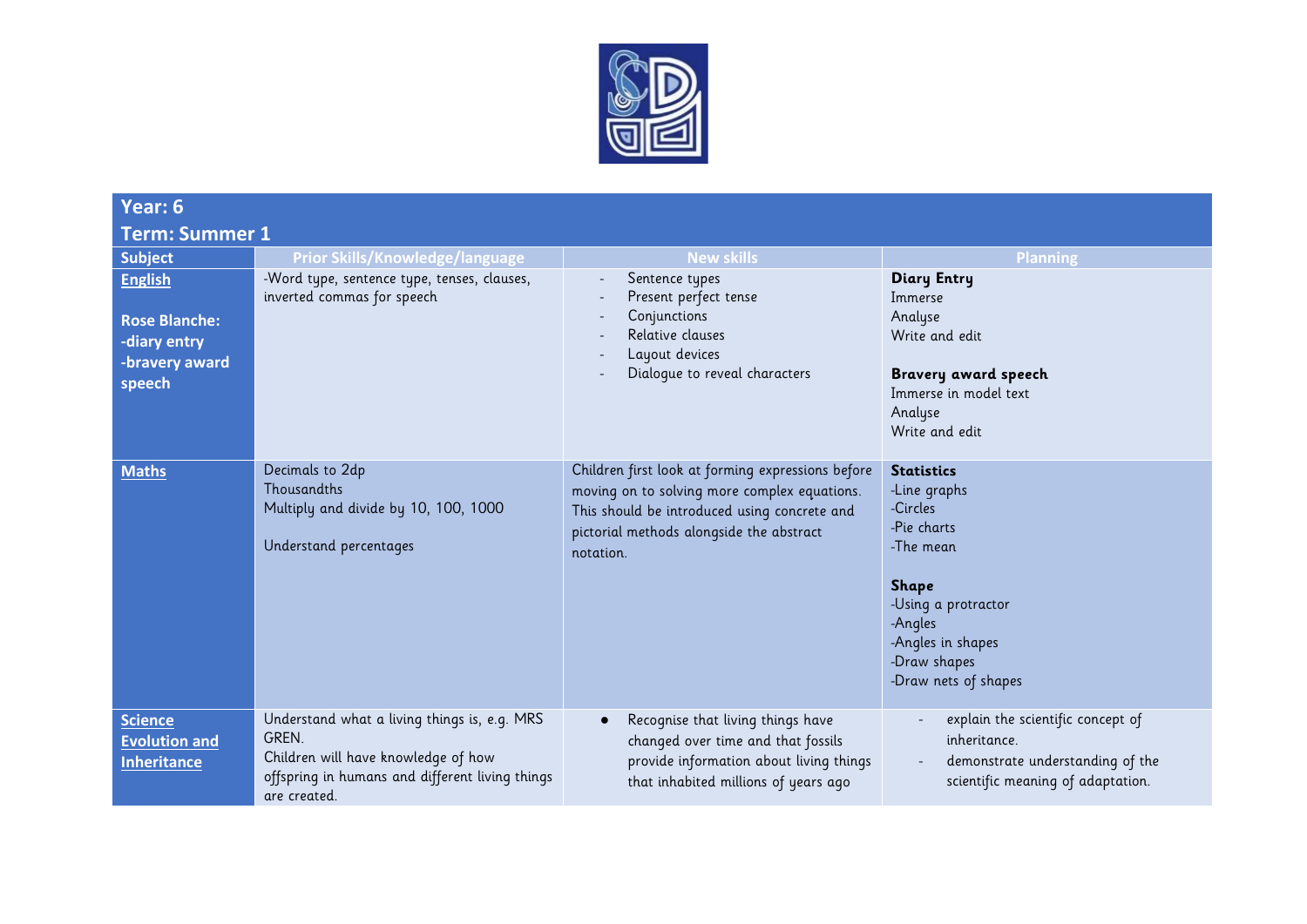|                                      | Understanding of how we develop from child<br>to adult.<br>Explain what animals and plants need to live.                                                                                                                                                                                                                                                                                                                | Recognise that living things produce<br>offspring of the same kind<br>Understand that offspring can vary<br>and that some may not be identical to<br>their parents<br>Identify and explain how animals and<br>plants are adapted to suit their<br>environments<br>Explore how adaptation may lead to<br>evolution                                                                             | identify the key ideas of the theory of<br>evolution.<br>identify evidence for evolution from<br>fossil records.<br>understand how human beings have<br>evolved.<br>explain how adaptations can result in<br>both advantages and disadvantages.<br>explain how human intervention<br>affects evolution.                                                                                                                                                                                                                                                                                                                                                                                                                                                                                                                                   |
|--------------------------------------|-------------------------------------------------------------------------------------------------------------------------------------------------------------------------------------------------------------------------------------------------------------------------------------------------------------------------------------------------------------------------------------------------------------------------|-----------------------------------------------------------------------------------------------------------------------------------------------------------------------------------------------------------------------------------------------------------------------------------------------------------------------------------------------------------------------------------------------|-------------------------------------------------------------------------------------------------------------------------------------------------------------------------------------------------------------------------------------------------------------------------------------------------------------------------------------------------------------------------------------------------------------------------------------------------------------------------------------------------------------------------------------------------------------------------------------------------------------------------------------------------------------------------------------------------------------------------------------------------------------------------------------------------------------------------------------------|
| <b>History</b><br><b>World War 1</b> | Children have experience of investigating<br>daily life in different periods, e.g. through<br>medicine and disease units.<br>Children can use different sources and<br>draw conclusions and use this to support<br>their informed opinions.<br>Children through other units will have<br>experience of what this decade would<br>have been like and the different resources<br>available or that could be used for war. | To investigate elements that led to the<br>first World War<br>To investigate what life on the<br>Western Front was like<br>To explore the advancements of<br>warfare that occurred during WWI.<br>To explore the involvement of animals<br>in WWI.<br>To explore what life was like for the<br>people in Britain during WWI.<br>To investigate the end of WWI and<br>what happened afterwards | Explore alliances between countries<br>and empires during this time 1914.<br>Investigate the assassination of Franz<br>Ferdinand and how this became the<br>catalyst for WW1.<br>Explore life on the frontiers on the<br>Western front: German, French and<br>British. Investigate how this left poor<br>living conditions for soldiers - diary<br>entries.<br>Use secondary sources to explore<br>technological advances during this<br>time and how these might have<br>shaped how countries fought.<br>Understand and identify the role of<br>animals and how if they were not<br>used it could have affected results.<br>Explore normal life during WW1, e.g.<br>role of women and children,<br>investigate propaganda and create<br>their own posters.<br>Investigate how the war ended and<br>understand the years that came after. |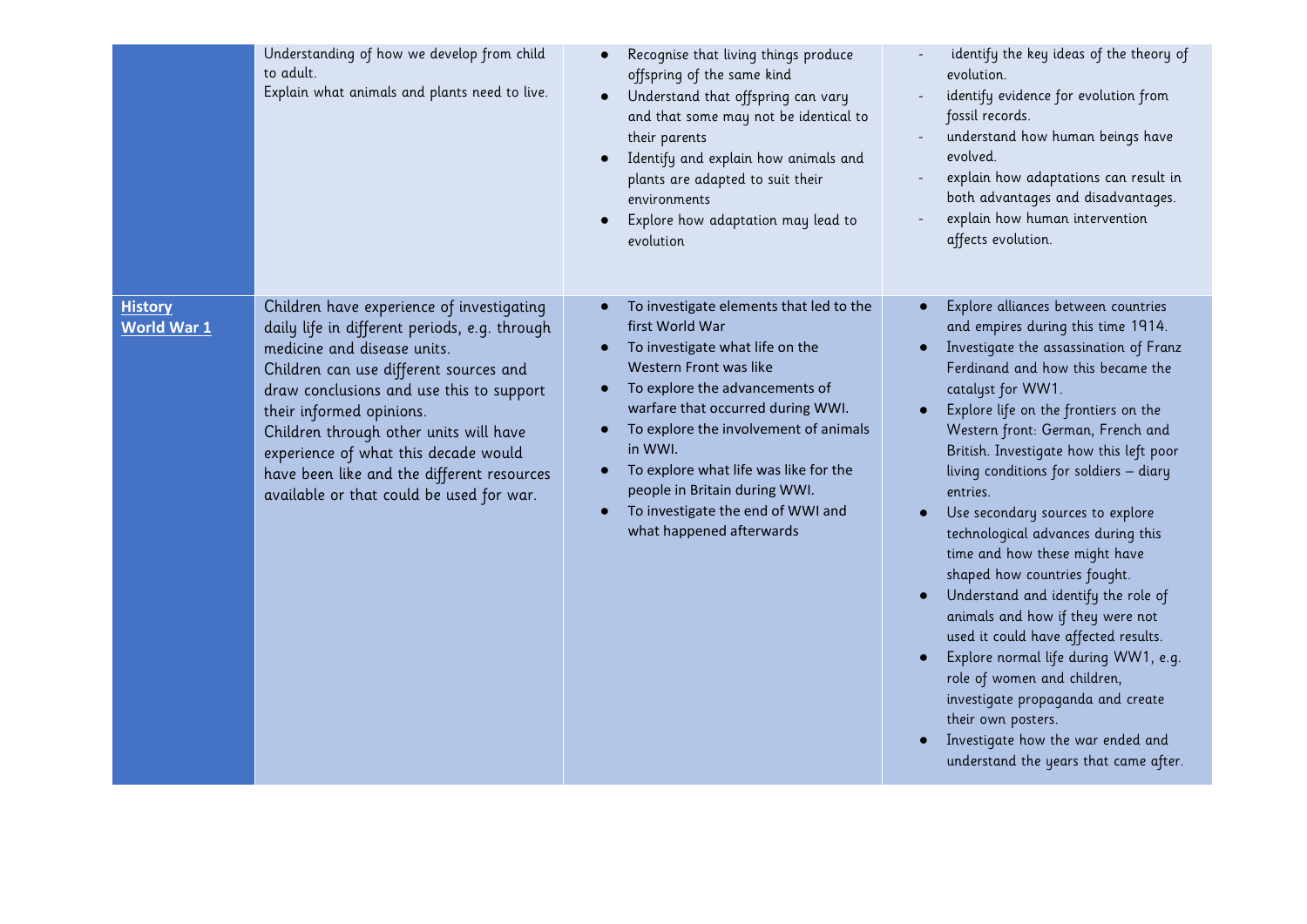| <b>Art</b><br><b>Klimt (textiles)</b> |                                                                                                                                                                                                                                                      | To create sketch books to record their<br>observations<br>use sketchbooks to review and revisit ideas                                                                                                                 | To sketch, and improve upon sketches, in<br>the style of the early drawings of Gustav<br>Klimt.                                                                                                                                                                                                                                                                                                                                                                                                                                                                                           |
|---------------------------------------|------------------------------------------------------------------------------------------------------------------------------------------------------------------------------------------------------------------------------------------------------|-----------------------------------------------------------------------------------------------------------------------------------------------------------------------------------------------------------------------|-------------------------------------------------------------------------------------------------------------------------------------------------------------------------------------------------------------------------------------------------------------------------------------------------------------------------------------------------------------------------------------------------------------------------------------------------------------------------------------------------------------------------------------------------------------------------------------------|
|                                       |                                                                                                                                                                                                                                                      | To improve their mastery of art and design<br>techniques, including drawing with a range of<br>materials<br>To improve their mastery of art and design<br>techniques, including painting with a range of<br>materials | To use symbolic imagery in the style of<br>Gustav Klimt in works of art that share<br>ideas, or tell a story.<br>To review and revisit ideas, then use<br>gilding in a Klimt inspired work of art or<br>product.<br>To develop techniques used to create<br>natural textures such as those in Klimt's<br>landscape paintings.<br>To develop techniques and use symbolism                                                                                                                                                                                                                  |
|                                       |                                                                                                                                                                                                                                                      |                                                                                                                                                                                                                       | in the style of, or inspired by Gustav Klimt.                                                                                                                                                                                                                                                                                                                                                                                                                                                                                                                                             |
| <b>Computing</b><br><b>Blogging</b>   | Year 4 - Writing for different audiences<br>To explore how font size and style can affect<br>the impact of a text. . To use a simulated<br>scenario to produce a news report. • To use a<br>simulated scenario to write for a community<br>campaign. | Key vocab:<br>Audience<br>Blog page<br>Collaborative<br>Blog post<br>Icon                                                                                                                                             | To identify the purpose of writing a<br>blog. To identify the features of<br>successful blog writing.<br>To plan the theme and content for a<br>blog.<br>To understand how to write a blog.<br>To consider the effect upon the<br>audience of changing the visual<br>properties of the blog. To understand<br>the importance of regularly updating<br>the content of a blog.<br>To understand how to contribute to<br>an existing blog. To understand how<br>and why blog posts are approved by<br>the teacher.<br>To understand the importance of<br>commenting on blogs. To peer-assess |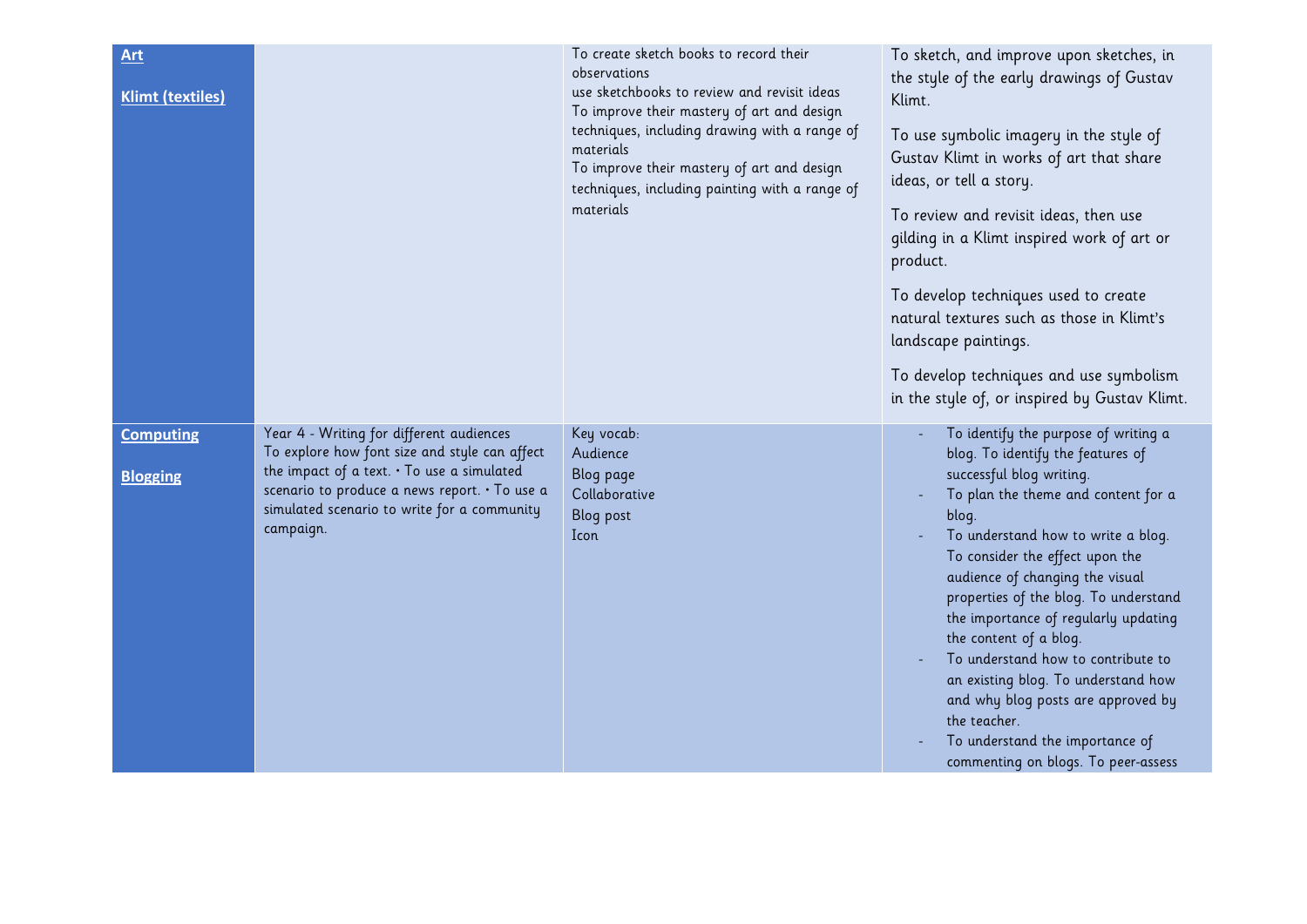|                                                        |                                                                                                                                                                                                                                                                                                                                           |                                                                                                                                                                                                                                                                                                                                                                                                                                 | blogs against the agreed success<br>criteria.                                                                                                                                                                                                                                                                                                                                                                                                                                                                                                                           |
|--------------------------------------------------------|-------------------------------------------------------------------------------------------------------------------------------------------------------------------------------------------------------------------------------------------------------------------------------------------------------------------------------------------|---------------------------------------------------------------------------------------------------------------------------------------------------------------------------------------------------------------------------------------------------------------------------------------------------------------------------------------------------------------------------------------------------------------------------------|-------------------------------------------------------------------------------------------------------------------------------------------------------------------------------------------------------------------------------------------------------------------------------------------------------------------------------------------------------------------------------------------------------------------------------------------------------------------------------------------------------------------------------------------------------------------------|
| <u>PE:</u><br><b>Dance</b>                             | Perform with control and some level of<br>coordination.<br>Can use body movements in different ways to<br>respond to a stimuli.<br>Vary dynamics, speed and direction in a<br>performance.<br>Use dance vocabulary to compare their own<br>and other performances.                                                                        | demonstrates precision, control &<br>fluency in response to stimuli<br>vary dynamics & develop actions with<br>a partner or as part of a group<br>demonstrate rhythm & spatial<br>awareness<br>modify and evaluate their own and<br>$\bullet$<br>others' performance upon observation<br>and understanding of their body.                                                                                                       | Revise and elicit prior knowledge of<br>travelling in different ways, through<br>changing direction, speed and<br>differnet levels.<br>Use a theme of fireworks as<br>inspiration - how can this be<br>portrayed through action/body<br>movement?<br>Continue to use the same theme and<br>now explore different techniques in<br>dance, e, q. cannon, unison etc.<br>Look at rhythm through exploring<br>different music and how movements<br>need to be fluid.<br>Children devise a short piece and<br>evaluate and perform.                                          |
| <b>RE:</b><br><b>Ascension and</b><br><b>Pentecost</b> | Y2:<br>Children will have experience of why this<br>event is significant to Christians. They<br>will have explored how God might be<br>seen differently to people. They will have<br>extended upon this and began to view<br>God as a three. Children should have<br>knowledge of how this event was<br>significant in the life of Jesus. | Know that Ascension and Pentecoast<br>are key to Christians.<br>Know that we believe people's lives<br>can be inspired and transformed by<br>the Holy Spirit.<br>Retell stories of Ascension and<br>Pentecost and talk about people<br>during that time.<br>Understand how the lives of others<br>have been transformed by the Holy<br>Spirit.<br>Explain the distinctive Christian beliefs<br>between Ascension and Pentecost. | Explore interepretations of Ascension<br>and Pentecost through artist work.<br>Children will explore whether they feel<br>they reflect the events.<br>Look at a recount of Jesus ascension -<br>look at bthe disciples and write from<br>their perspective.<br>Investigate Peter before and after<br>Pentecost and how they think he has<br>changed and why.<br>Explore symbolism of the Holy Spirit<br>and why these have been used - write<br>imagery poems to show understanding.<br>Look at these events being about<br>inspiration and why - who inspires<br>them. |